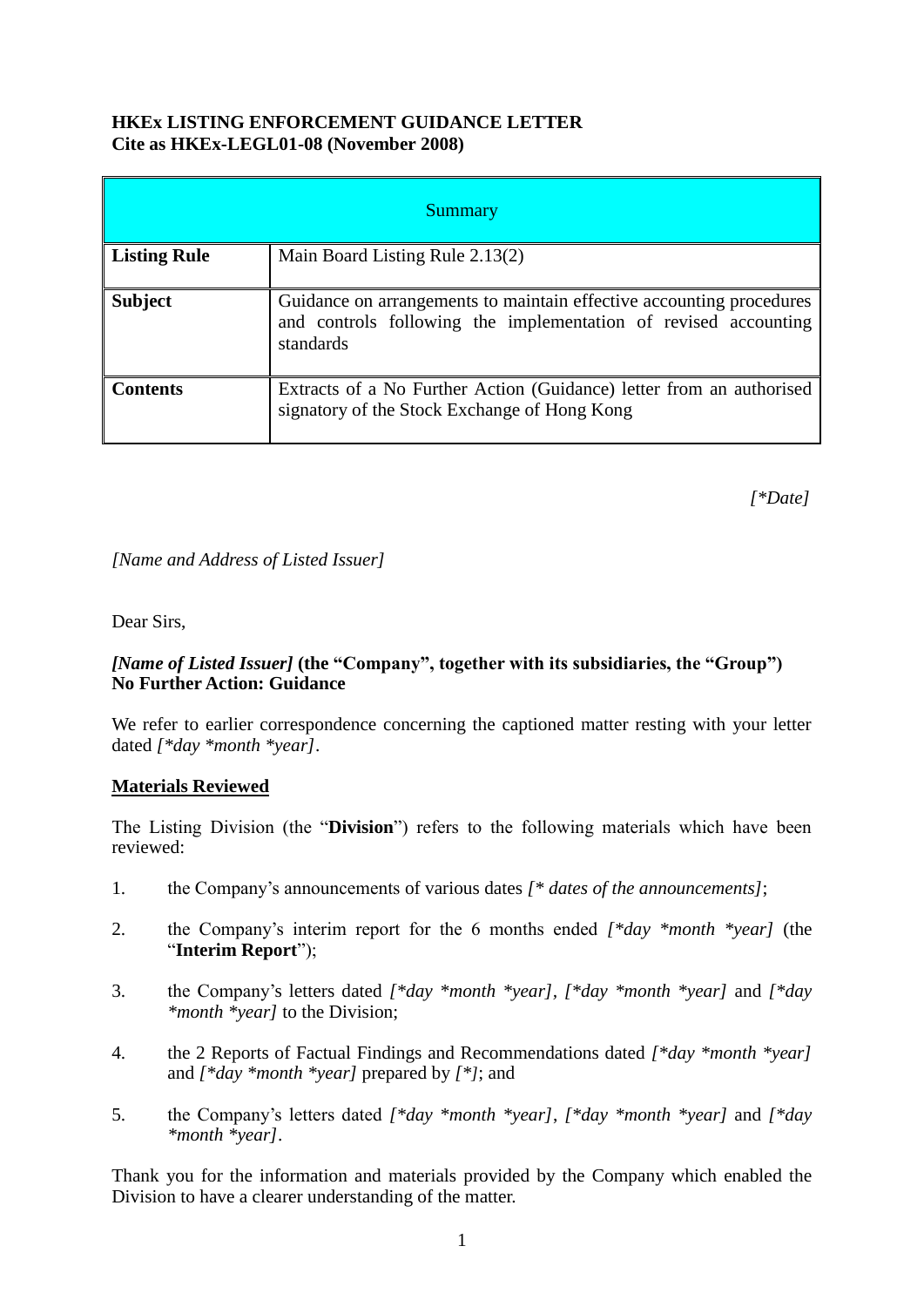# **Facts**

- 1. In the Company's announcement dated *[\*day \*month \*year]* (the "**Announcement**"), the Company disclosed and admitted that there were misstatements (the "**Misstatements**") concerning the amount of the Group's unaudited net profit from ordinary activities attributable to shareholders in the Group's announced results for the quarter ended *[\*day \*month \*year]*, the six months ended *[\*day \*month \*year]*, and the nine months ended *[\*day \*month \*year]* (collectively referred to as the "**Financial Results**"), as follows:
	- (a) The amount as previously reported in the Company's results announcements (i.e. the Misstatements): *[\*the respective amounts]*; and
	- (b) The properly restated amount: *[\*the respective amounts]*.
- 2. The Misstatements in respect of the Group's results for the 6 months ended *[\*day \*month \*year]* also appeared in the Company's Interim Report.

## **Analysis**

- 1. Based on the materials made available, the Division understands that the Misstatements were a result of cumulative failings on the part of the Company, including the following:
	- (a) not maintaining a separate *[\*nature of accounting document]* as part of its basic accounting records;
	- (b) failure by the Company's management responsible for the proper functioning of the Company's accounting team and systems (and also the Company's auditors, *[\*name of the Company's auditors]*) to detect this weakness;
	- (c) not raising the issue of the absence of *[\*nature of accounting document]* with the Company's Audit Committee or the Board;
	- (d) no formal engagement of the Company's auditors at the material time to assist the Company's Accounting Department in ensuring that the consequences of adoption of HKAS *[\*number]* were comprehensively addressed; and
	- (e) a fundamental conceptual error on the part of the relevant accounting staff in preparing, reviewing and approving the journal entries for the *[\*relevant]*  investment portfolio.
- 2. Having reviewed the materials made available to the Division, and in view of the circumstances of the matter, the Division is of the view that cumulative failures may in other circumstances lead to disciplinary action against the Company.
- 3. However, in the circumstances of this case, the failures may not have been material from the perspective of Rule 2.13 and consequently no further action will be taken in respect of this matter. The Division notes, in particular, the Company's submission that the Misstatements did not have any material impact on the fundamental financial position of the Company, and the Misstatements of the profit and loss accounts were counter-balanced by corresponding understatements in the reserves. Further, the fact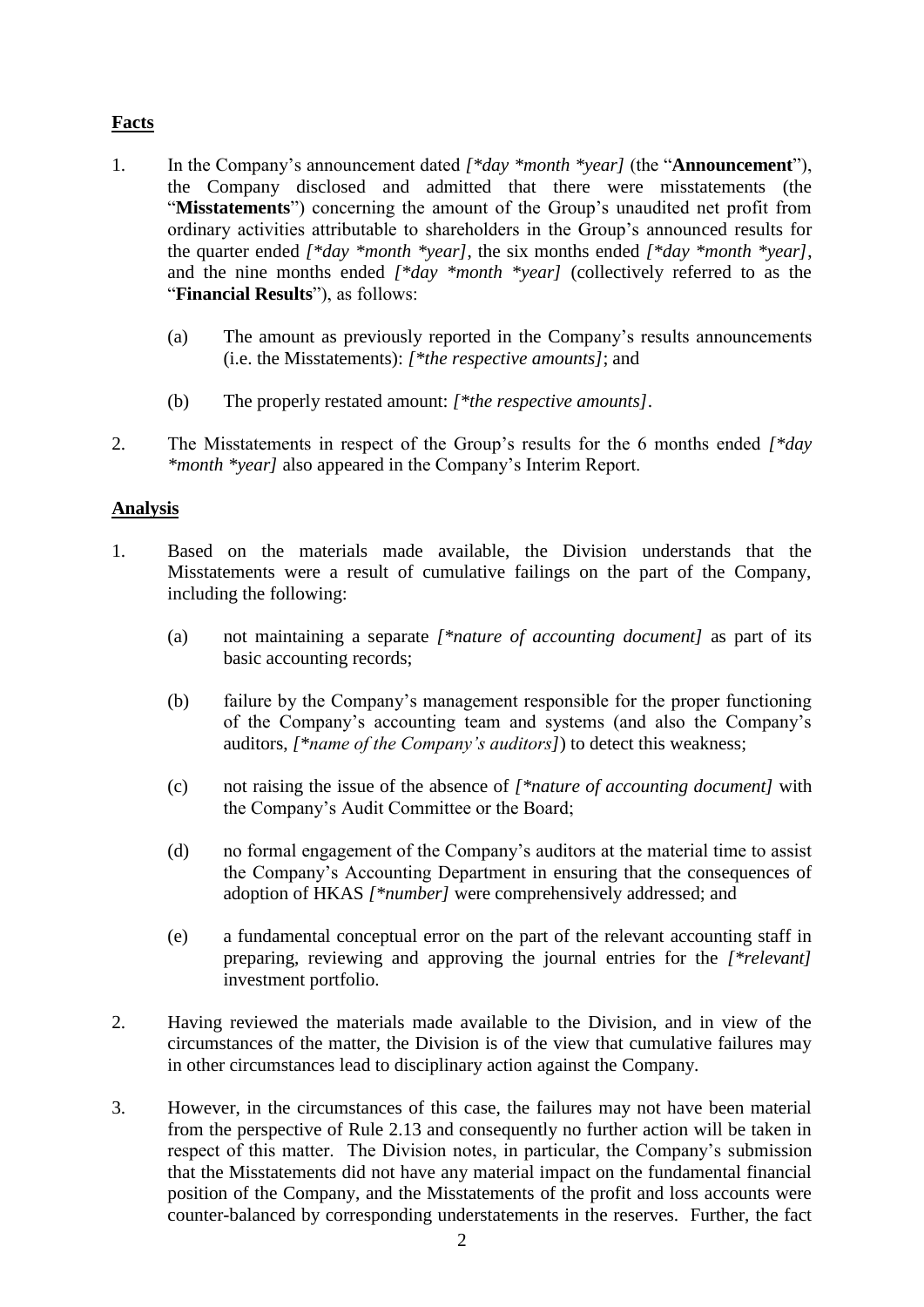that *[\*another regulatory body]* has decided not to pursue this matter has also been taken into account. In addition the Listing Division has taken advice on the materiality of the Misstatements from an independent analyst in the *[\*relevant industry]* sector working for a firm with an international name and reputation. The analyst's views broadly support the position adopted by the Company.

In the circumstances, the Division has decided not to take any further action on the matter. However, the Division is of the view that it is appropriate that this guidance letter be issued to you.

# **Guidance**

- 1. The Division is of the view that it is of utmost importance that a listed issuer has in place an effective accounting system to ensure that accurate periodic financial reports are prepared and published for the company's shareholders and the investing public in a timely manner. This will contribute towards maintaining a fair and orderly market for the trading of a listed issuer's securities. Accounting staff members of the Company should be properly supervised by experienced (and preferably professionally qualified) staff who in turn should report to the senior management, including the Audit Committee, on a regular basis.
- 2. Whenever the Company considers the adoption of a new accounting policy or standard, the Company should seek, where deemed necessary, external professional advice, including advice on the steps which should be taken by the Company to ensure proper implementation of the new accounting policy. This would assist the Company's accounting department in ensuring that they fully understand and can address all issues arising from the adoption of the new accounting policy. It is advisable that where advice is sought, it should be clearly defined and set out in writing.
- 3. In addition, it is incumbent upon the Company to provide regular and adequate internal or external training to all staff who are involved in accounting and financial reporting matters so that they are aware of the impact of new developments, and can prepare for the proper implementation of new accounting policies and standards.
- 4. The Division would also draw your attention to section C of the Code of Corporate Governance Practices set out in Appendix 14 to the Listing Rules which provides further guidance on financial reporting and internal control matters. Code 3.2.1 provides that there should be at least an annual review of the effectiveness of the Company's internal control systems.
- 5. In the Division's view, if the Company had followed the above-mentioned guidance, the Misstatements on the implementation of HKAS *[\*number]* might have been prevented.

## **Invitation to Comment**

*[Portion of Letter Purposely Omitted]* we invite the board of directors of the Company to comment on this letter if they wish. Your submission, together with this letter, will be placed on the Company's compliance file. No further action will be taken in respect of this matter which is now considered closed.